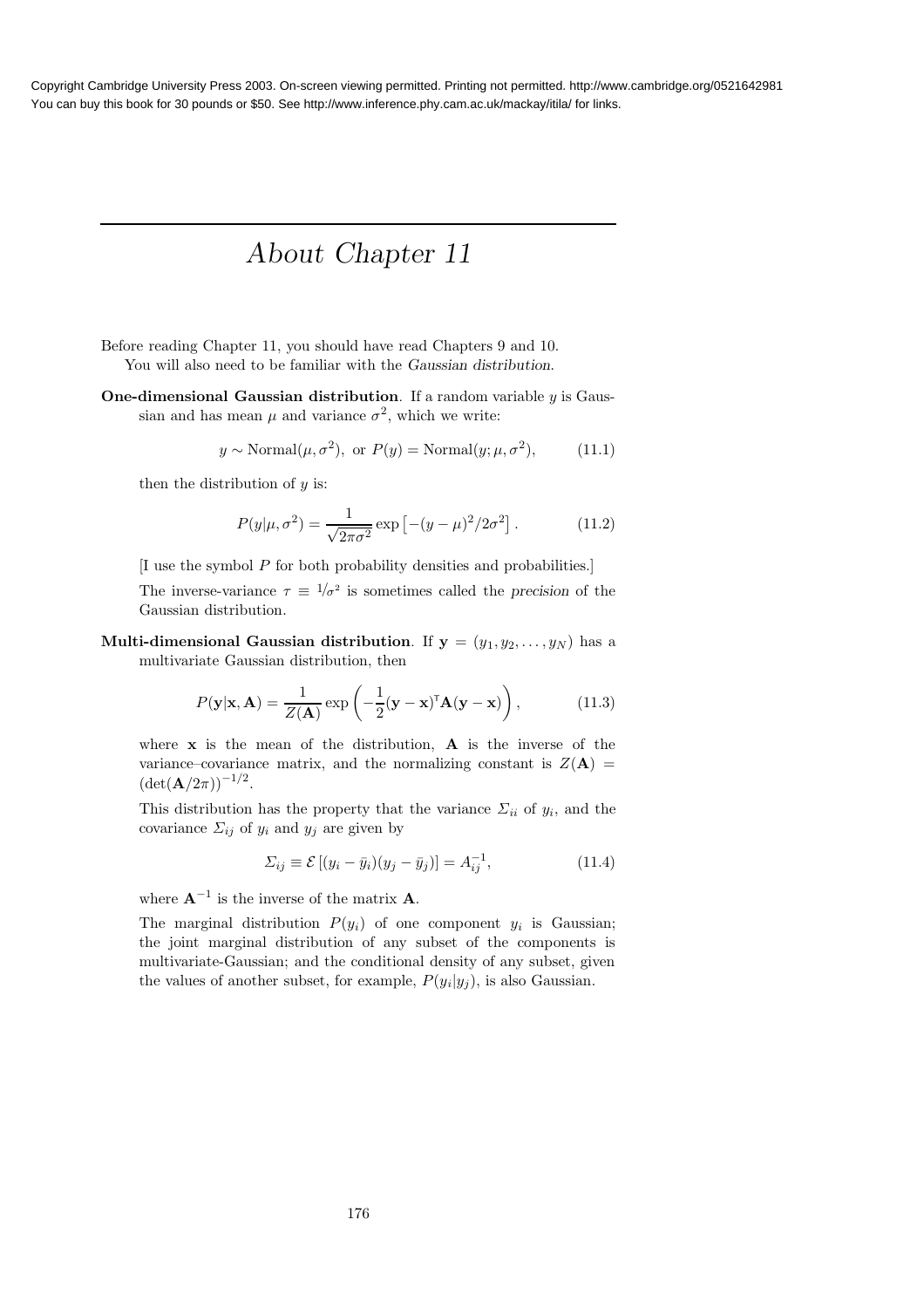# 11

# Error-Correcting Codes & Real Channels

The noisy-channel coding theorem that we have proved shows that there exist reliable error-correcting codes for any noisy channel. In this chapter we address two questions.

First, many practical channels have real, rather than discrete, inputs and outputs. What can Shannon tell us about these continuous channels? And how should digital signals be mapped into analogue waveforms, and *vice versa*?

Second, how are practical error-correcting codes made, and what is achieved in practice, relative to the possibilities proved by Shannon?

# ▶ 11.1 The Gaussian channel

The most popular model of a real-input, real-output channel is the Gaussian channel.

The Gaussian channel has a real input  $x$  and a real output  $y$ . The conditional distribution of  $y$  given  $x$  is a Gaussian distribution:

$$
P(y|x) = \frac{1}{\sqrt{2\pi\sigma^2}} \exp\left[-(y-x)^2/2\sigma^2\right].
$$
 (11.5)

This channel has a continuous input and output but is discrete in time. We will show below that certain continuous-time channels are equivalent to the discrete-time Gaussian channel.

This channel is sometimes called the additive white Gaussian noise (AWGN) channel.

As with discrete channels, we will discuss what rate of error-free information communication can be achieved over this channel.

# Motivation in terms of a continuous-time channel

Consider a physical (electrical, say) channel with inputs and outputs that are continuous in time. We put in  $x(t)$ , and out comes  $y(t) = x(t) + n(t)$ .

Our transmission has a power cost. The average power of a transmission of length  $T$  may be constrained thus:

$$
\int_{0}^{T} dt \, [x(t)]^{2}/T \le P.
$$
\n(11.6)

The received signal is assumed to differ from  $x(t)$  by additive noise  $n(t)$  (for example Johnson noise), which we will model as white Gaussian noise. The magnitude of this noise is quantified by the noise spectral density  $N_0$ .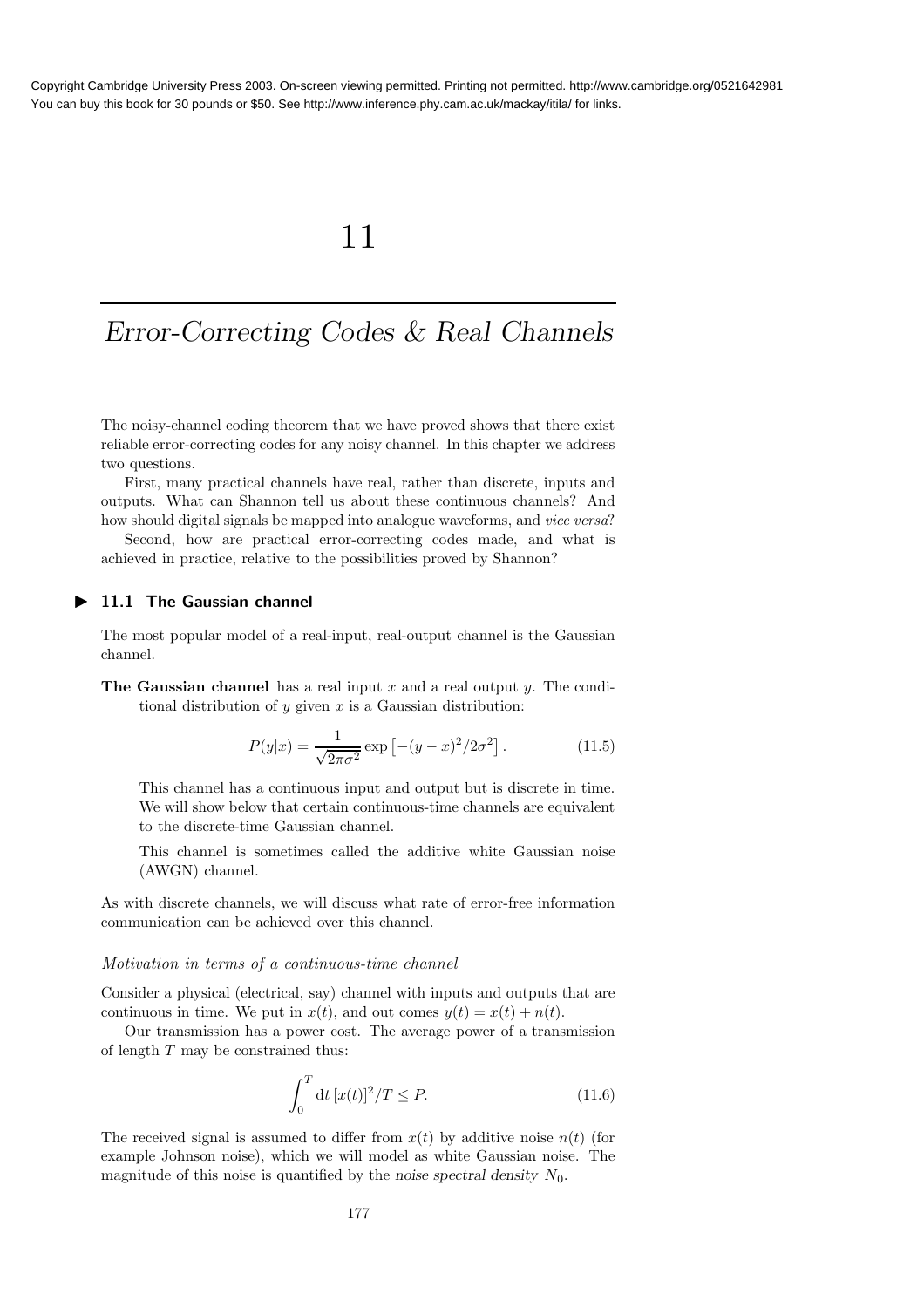178 11 — Error-Correcting Codes and Real Channels

How could such a channel be used to communicate information? Consider transmitting a set of N real numbers  $\{x_n\}_{n=1}^N$  in a signal of duration T made up of a weighted combination of orthonormal basis functions  $\phi_n(t)$ ,

$$
x(t) = \sum_{n=1}^{N} x_n \phi_n(t),
$$
\n(11.7)

where  $\int_0^T dt \phi_n(t) \phi_m(t) = \delta_{nm}$ . The receiver can then compute the scalars:

$$
y_n \equiv \int_0^T dt \, \phi_n(t) y(t) = x_n + \int_0^T dt \, \phi_n(t) n(t) \tag{11.8}
$$

$$
\equiv x_n + n_n \tag{11.9}
$$

for  $n = 1...N$ . If there were no noise, then  $y_n$  would equal  $x_n$ . The white Gaussian noise  $n(t)$  adds scalar noise  $n_n$  to the estimate  $y_n$ . This noise is Gaussian:

$$
n_n \sim \text{Normal}(0, N_0/2),\tag{11.10}
$$

where  $N_0$  is the spectral density introduced above. Thus a continuous channel used in this way is equivalent to the Gaussian channel defined above. The power constraint  $\int_0^T dt [x(t)]^2 \le PT$  defines a constraint on the signal amplitudes  $x_n$ .

$$
\sum_{n} x_n^2 \le PT \qquad \Rightarrow \qquad \overline{x_n^2} \le \frac{PT}{N}.\tag{11.11}
$$

Before returning to the Gaussian channel, we define the bandwidth (measured in Hertz) of the continuous channel to be:

$$
W = \frac{N^{\text{max}}}{2T},\tag{11.12}
$$

where  $N^{\max}$  is the maximum number of orthonormal functions that can be produced in an interval of length T. This definition can be motivated by imagining creating a band-limited signal of duration  $T$  from orthonormal cosine and sine curves of maximum frequency  $W$ . The number of orthonormal functions is  $N^{\max} = 2WT$ . This definition relates to the Nyquist sampling theorem: if the highest frequency present in a signal is  $W$ , then the signal can be fully determined from its values at a series of discrete sample points separated by the Nyquist interval  $\Delta t = \frac{1}{2}W$  seconds.

So the use of a real continuous channel with bandwidth  $W$ , noise spectral density  $N_0$  and power P is equivalent to  $N/T = 2W$  uses per second of a Gaussian channel with noise level  $\sigma^2 = N_0/2$  and subject to the signal power constraint  $\overline{x_n^2} \le P/2W$ .

# Definition of  $E_{\rm b}/N_0$

Imagine that the Gaussian channel  $y_n = x_n + n_n$  is used with an encoding system to transmit *binary* source bits at a rate of  $R$  bits per channel use. How can we compare two encoding systems that have different rates of communication R and that use different powers  $x_n^2$ ? Transmitting at a large rate R is good; using small power is good too.

It is conventional to measure the rate-compensated signal to noise ratio by the ratio of the power per source bit  $E_{\rm b} = x_n^2/R$  to the noise spectral density  $N_0$ :  $E<sub>b</sub>/N_0$  is dimensionless, but it is

$$
E_{\rm b}/N_0 = \frac{\overline{x_n^2}}{2\sigma^2 R}.
$$
\n(11.13)

 $E_{\rm b}/N_0$  is one of the measures used to compare coding schemes for Gaussian channels.

usually reported in the units of decibels; the value given is  $10 \log_{10} E_{\rm b}/N_0$ .



Figure 11.1. Three basis functions, and a weighted combination of them,  $x(t) = \sum_{n=1}^{N} x_n \phi_n(t)$ , with  $x_1 = 0.4, x_2 = -0.2, \text{ and } x_3 = 0.1.$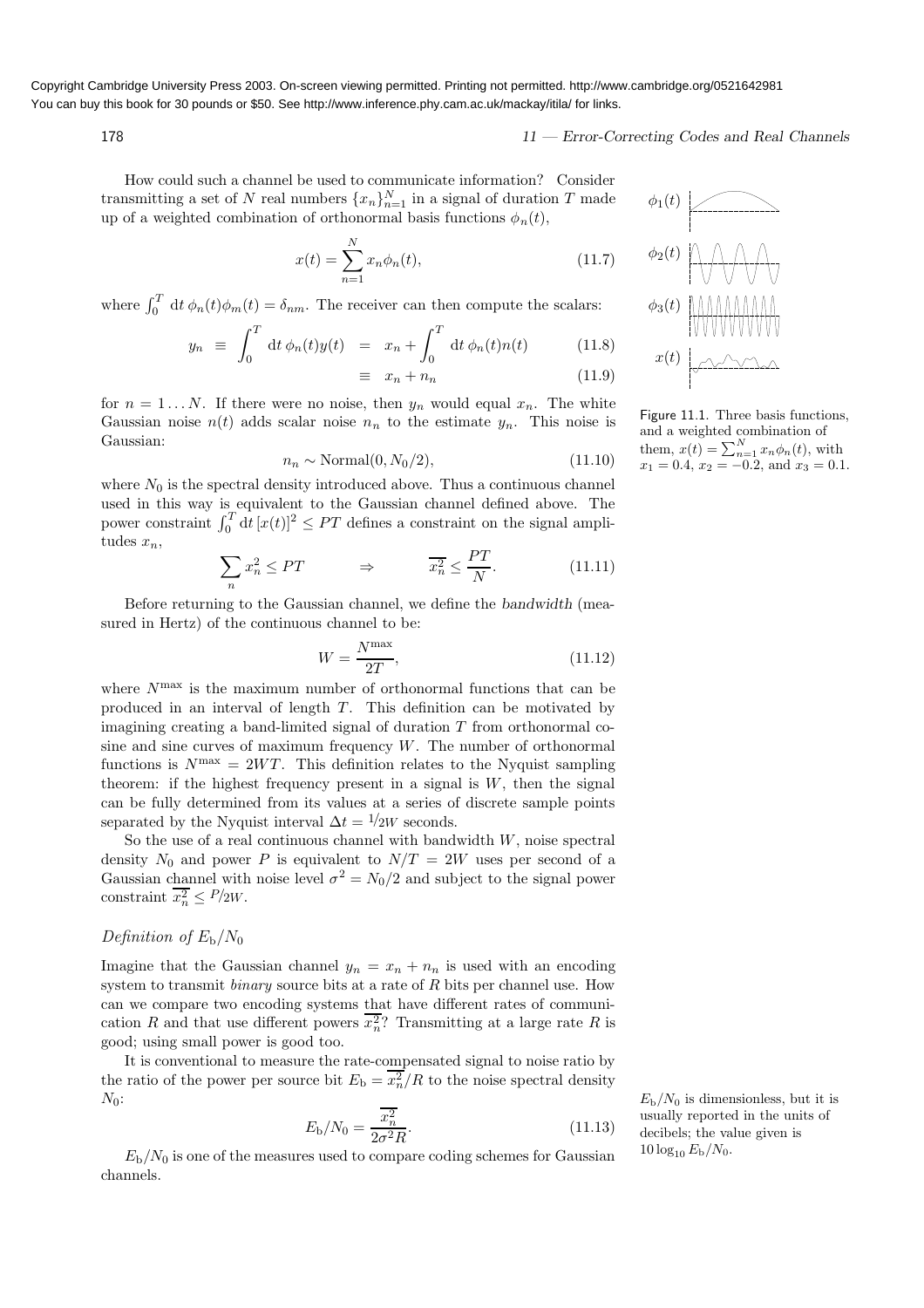11.2: Inferring the input to a real channel 179

# $\blacktriangleright$  11.2 Inferring the input to a real channel

### 'The best detection of pulses'

In 1944 Shannon wrote a memorandum (Shannon, 1993) on the problem of best differentiating between two types of pulses of known shape, represented by vectors  $x_0$  and  $x_1$ , given that one of them has been transmitted over a noisy channel. This is a pattern recognition problem. It is assumed that the noise is Gaussian with probability density

$$
P(\mathbf{n}) = \left[ \det \left( \frac{\mathbf{A}}{2\pi} \right) \right]^{1/2} \exp \left( -\frac{1}{2} \mathbf{n}^{\mathsf{T}} \mathbf{A} \mathbf{n} \right), \tag{11.14}
$$

where  $A$  is the inverse of the variance–covariance matrix of the noise, a symmetric and positive-definite matrix. (If  $A$  is a multiple of the identity matrix,  $I/\sigma^2$ , then the noise is 'white'. For more general **A**, the noise is 'coloured'.) The probability of the received vector  $y$  given that the source signal was s (either zero or one) is then

$$
P(\mathbf{y}|s) = \left[\det\left(\frac{\mathbf{A}}{2\pi}\right)\right]^{1/2} \exp\left(-\frac{1}{2}(\mathbf{y}-\mathbf{x}_s)^{\mathsf{T}}\mathbf{A}(\mathbf{y}-\mathbf{x}_s)\right). \tag{11.15}
$$

The optimal detector is based on the posterior probability ratio:

$$
\frac{P(s=1|\mathbf{y})}{P(s=0|\mathbf{y})} = \frac{P(\mathbf{y}|s=1)}{P(\mathbf{y}|s=0)} \frac{P(s=1)}{P(s=0)} \tag{11.16}
$$
\n
$$
= \exp\left(-\frac{1}{2}(\mathbf{y}-\mathbf{x}_1)^T \mathbf{A}(\mathbf{y}-\mathbf{x}_1) + \frac{1}{2}(\mathbf{y}-\mathbf{x}_0)^T \mathbf{A}(\mathbf{y}-\mathbf{x}_0) + \ln \frac{P(s=1)}{P(s=0)}\right)
$$
\n
$$
= \exp(\mathbf{y}^T \mathbf{A}(\mathbf{x}_1 - \mathbf{x}_0) + \theta), \tag{11.17}
$$

where  $\theta$  is a constant independent of the received vector y,

$$
\theta = -\frac{1}{2}\mathbf{x}_1^{\mathsf{T}}\mathbf{A}\mathbf{x}_1 + \frac{1}{2}\mathbf{x}_0^{\mathsf{T}}\mathbf{A}\mathbf{x}_0 + \ln\frac{P(s=1)}{P(s=0)}.
$$
 (11.18)

If the detector is forced to make a decision (i.e., guess either  $s = 1$  or  $s =$ 0) then the decision that minimizes the probability of error is to guess the most probable hypothesis. We can write the optimal decision in terms of a discriminant function:

$$
a(\mathbf{y}) \equiv \mathbf{y}^{\mathsf{T}} \mathbf{A} (\mathbf{x}_1 - \mathbf{x}_0) + \theta \tag{11.19}
$$

with the decisions

$$
a(\mathbf{y}) > 0 \rightarrow \text{guess } s = 1
$$
  
\n
$$
a(\mathbf{y}) < 0 \rightarrow \text{guess } s = 0
$$
  
\n
$$
a(\mathbf{y}) = 0 \rightarrow \text{guess either.}
$$
\n(11.20)

Notice that  $a(y)$  is a linear function of the received vector,

$$
a(\mathbf{y}) = \mathbf{w}^{\mathsf{T}} \mathbf{y} + \theta,\tag{11.21}
$$

where  $\mathbf{w} \equiv \mathbf{A}(\mathbf{x}_1 - \mathbf{x}_0)$ .

# ▶ 11.3 Capacity of Gaussian channel

Until now we have only measured the joint, marginal, and conditional entropy of discrete variables. In order to define the information conveyed by continuous variables, there are two issues we must address – the infinite length of the real line, and the infinite precision of real numbers.

$$
\mathbf{x}_{0} = \begin{cases} \mathbf{x}_{1} & \text{if } \mathbf{x}_{2} \\ \mathbf{x}_{2} & \text{if } \mathbf{x}_{3} \\ \mathbf{x}_{4} & \text{if } \mathbf{x}_{5} \end{cases}
$$

Figure 11.2. Two pulses  $x_0$  and  $x_1$ , represented as 31-dimensional vectors, and a noisy version of one of them, y.

$$
\mathbf{w}\left[\mathbf{w}\right]_{\text{in}}\mathbf{w}
$$

Figure 11.3. The weight vector  $\mathbf{w} \propto \mathbf{x}_1 - \mathbf{x}_0$  that is used to discriminate between  $x_0$  and  $x_1$ .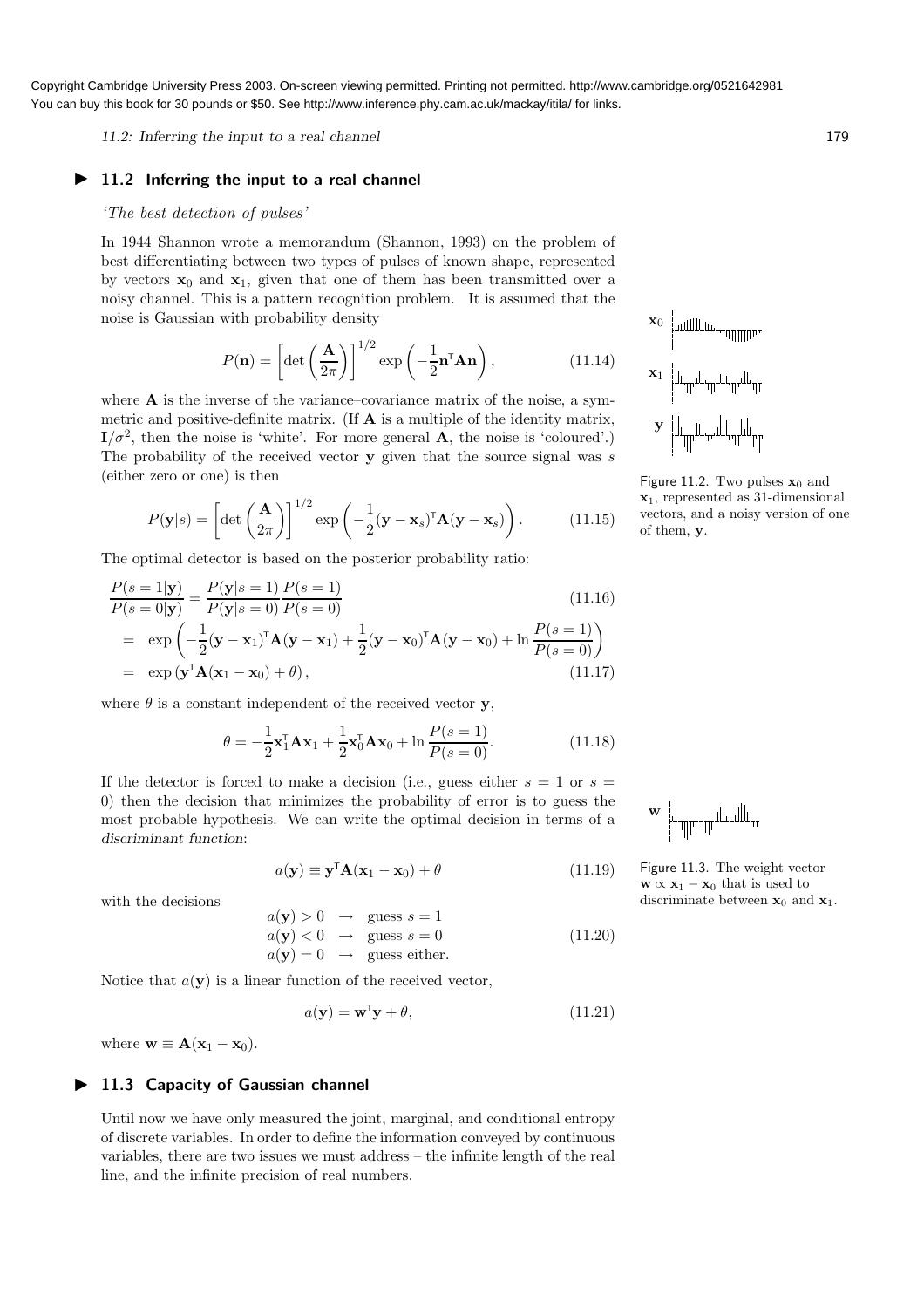180 11 — Error-Correcting Codes and Real Channels

#### Infinite inputs

How much information can we convey in one use of a Gaussian channel? If we are allowed to put *any* real number  $x$  into the Gaussian channel, we could communicate an enormous string of N digits  $d_1 d_2 d_3 \ldots d_N$  by setting  $x =$  $d_1 d_2 d_3 \ldots d_N 000 \ldots 000$ . The amount of error-free information conveyed in just a single transmission could be made arbitrarily large by increasing  $N$ , and the communication could be made arbitrarily reliable by increasing the number of zeroes at the end of  $x$ . There is usually some power cost associated with large inputs, however, not to mention practical limits in the dynamic range acceptable to a receiver. It is therefore conventional to introduce a cost function  $v(x)$  for every input x, and constrain codes to have an average cost  $\bar{v}$  less than or equal to some maximum value. A generalized channel coding theorem, including a cost function for the inputs, can be proved – see McEliece (1977). The result is a channel capacity  $C(\bar{v})$  that is a function of the permitted cost. For the Gaussian channel we will assume a cost

$$
v(x) = x^2 \tag{11.22}
$$

such that the 'average power'  $x^2$  of the input is constrained. We motivated this cost function above in the case of real electrical channels in which the physical power consumption is indeed quadratic in x. The constraint  $x^2 = \overline{v}$  makes it impossible to communicate infinite information in one use of the Gaussian channel.

### Infinite precision

It is tempting to define joint, marginal, and conditional entropies for real variables simply by replacing summations by integrals, but this is not a well defined operation. As we discretize an interval into smaller and smaller divisions, the entropy of the discrete distribution diverges (as the logarithm of the granularity) (figure 11.4). Also, it is not permissible to take the logarithm of a dimensional quantity such as a probability density  $P(x)$  (whose dimensions are  $[x]^{-1}$ ).

There is one information measure, however, that has a well-behaved limit, namely the mutual information – and this is the one that really matters, since it measures how much information one variable conveys about another. In the discrete case,

$$
I(X;Y) = \sum_{x,y} P(x,y) \log \frac{P(x,y)}{P(x)P(y)}.
$$
 (11.23)

Now because the argument of the log is a ratio of two probabilities over the same space, it is OK to have  $P(x, y)$ ,  $P(x)$  and  $P(y)$  be probability densities and replace the sum by an integral:

$$
I(X;Y) = \int dx dy P(x,y) \log \frac{P(x,y)}{P(x)P(y)} \qquad (11.24)
$$

$$
= \int dx dy P(x)P(y|x) \log \frac{P(y|x)}{P(y)}.
$$
 (11.25)

We can now ask these questions for the Gaussian channel: (a) what probability distribution  $P(x)$  maximizes the mutual information (subject to the constraint  $x^2 = v$ ? and (b) does the maximal mutual information still measure the maximum error free communication rate of this real channel, as it did for the discrete channel?



Figure 11.4. (a) A probability density  $P(x)$ . Question: can we define the 'entropy' of this density? (b) We could evaluate the entropies of a sequence of probability distributions with decreasing grain-size  $g$ , but these entropies tend to

Z  $P(x) \log \frac{1}{P(x)g}$  $-\,dx$ , which is not independent of  $q$ : the entropy goes up by one bit for every halving of  $g$ .

halving of g.<br> $\int P(x) \log \frac{1}{P(x)} dx$  is an illegal integral.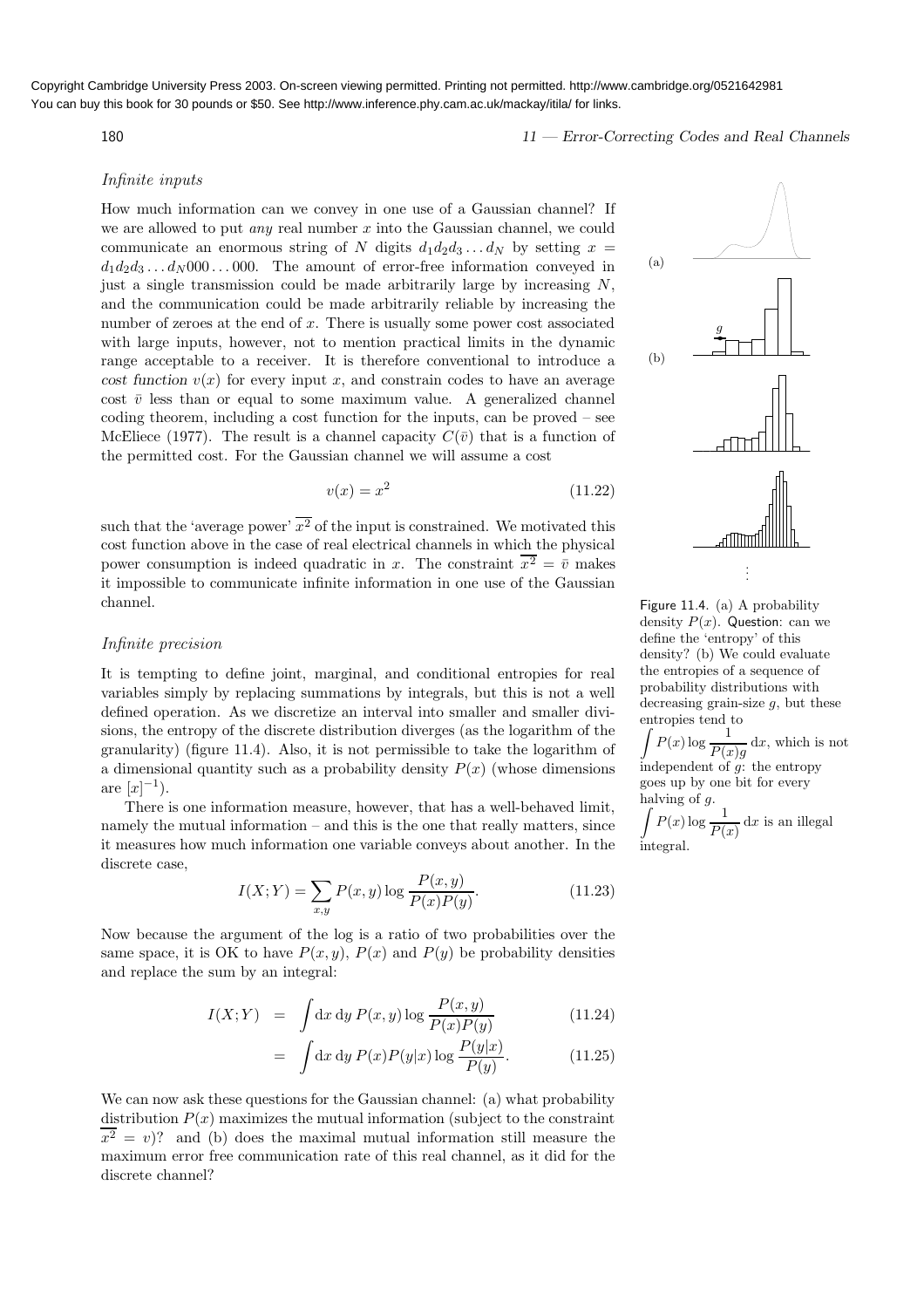- Exercise 11.1.<sup>[3, p.189]</sup> Prove that the probability distribution  $P(x)$  that maximizes the mutual information (subject to the constraint  $x^2 = v$ ) is a Gaussian distribution of mean zero and variance v.
- $\triangleright$  Exercise 11.2.<sup>[2, p.189]</sup> Show that the mutual information  $I(X;Y)$ , in the case of this optimized distribution, is

$$
C = \frac{1}{2}\log\left(1 + \frac{v}{\sigma^2}\right). \tag{11.26}
$$

This is an important result. We see that the capacity of the Gaussian channel is a function of the signal to noise ratio  $v/\sigma^2$ .

# Inferences given a Gaussian input distribution

If  $P(x) = \text{Normal}(x; 0, v)$  and  $P(y|x) = \text{Normal}(y; x, \sigma^2)$  then the marginal distribution of y is  $P(y) = \text{Normal}(y; 0, v + \sigma^2)$  and the posterior distribution of the input, given that the output is  $y$ , is:

$$
P(x|y) \propto P(y|x)P(x) \tag{11.27}
$$

$$
\propto \exp(-(y-x)^2/2\sigma^2)\exp(-x^2/2v)
$$
 (11.28)

$$
= \text{Normal}\left(x; \frac{v}{v+\sigma^2}y, \left(\frac{1}{v} + \frac{1}{\sigma^2}\right)^{-1}\right). \tag{11.29}
$$

[The step from (11.28) to (11.29) is made by completing the square in the exponent.] This formula deserves careful study. The mean of the posterior distribution,  $\frac{v}{v+\sigma^2}y$ , can be viewed as a weighted combination of the value that best fits the output,  $x = y$ , and the value that best fits the prior,  $x = 0$ :

$$
\frac{v}{v+\sigma^2}y = \frac{1/\sigma^2}{1/v+1/\sigma^2}y + \frac{1/v}{1/v+1/\sigma^2}0.
$$
 (11.30)

The weights  $1/\sigma^2$  and  $1/v$  are the precisions of the two Gaussians that we multiplied together in equation (11.28): the prior and the likelihood.

The precision of the posterior distribution is the sum of these two precisions. This is a general property: whenever two independent sources contribute information, via Gaussian distributions, about an unknown variable, the precisions add. [This is the dual to the better known relationship 'when independent variables are added, their variances add'.]

#### Noisy-channel coding theorem for the Gaussian channel

We have evaluated a maximal mutual information. Does it correspond to a maximum possible rate of error-free information transmission? One way of proving that this is so is to define a sequence of discrete channels, all derived from the Gaussian channel, with increasing numbers of inputs and outputs, and prove that the maximum mutual information of these channels tends to the asserted C. The noisy-channel coding theorem for discrete channels applies to each of these derived channels, thus we obtain a coding theorem for the continuous channel. Alternatively, we can make an intuitive argument for the coding theorem specific for the Gaussian channel.

<sup>11.3:</sup> Capacity of Gaussian channel 181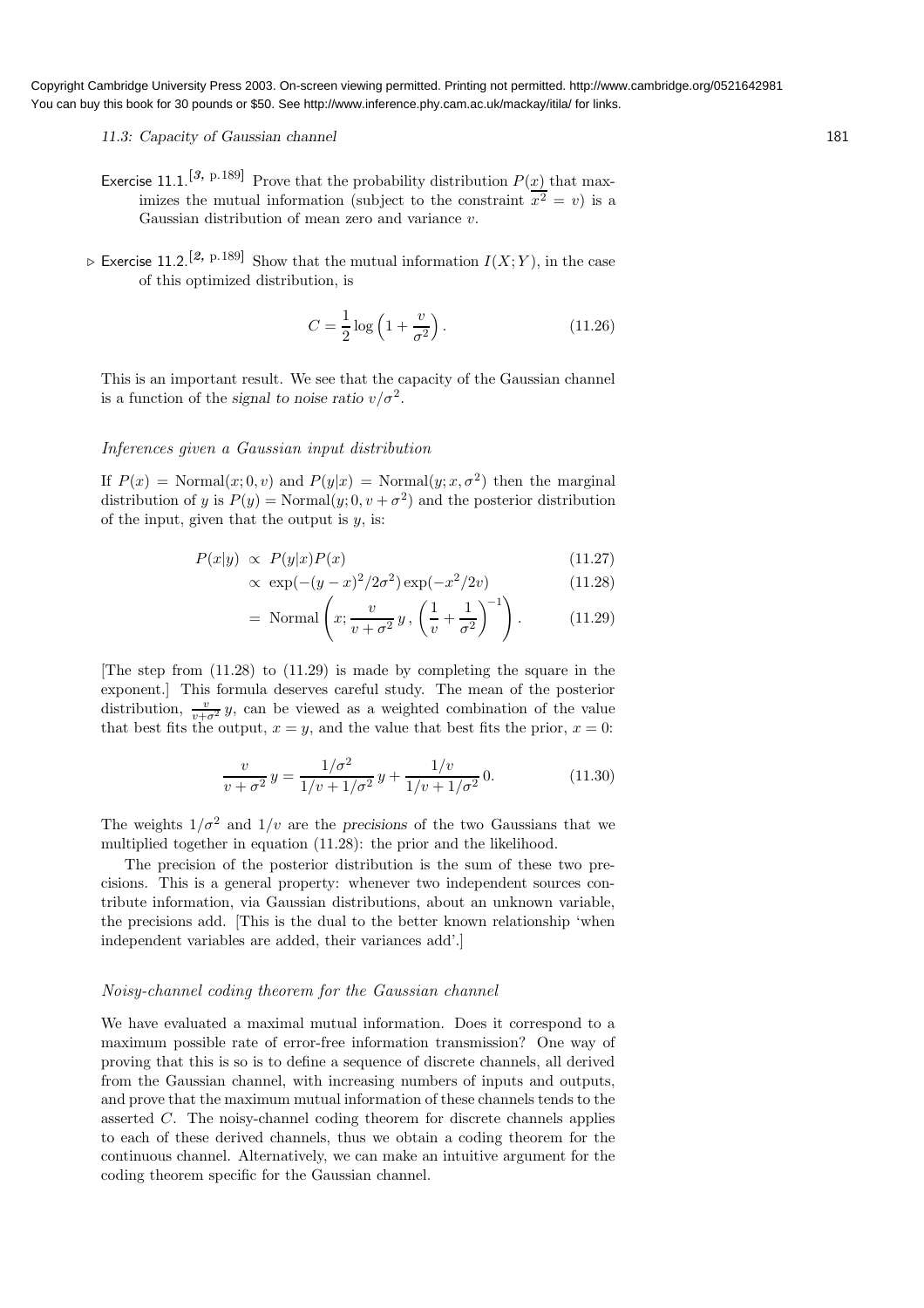#### 182 182 11 — Error-Correcting Codes and Real Channels

# Geometrical view of the noisy-channel coding theorem: sphere packing

Consider a sequence  $\mathbf{x} = (x_1, \dots, x_N)$  of inputs, and the corresponding output **, as defining two points in an N dimensional space. For large**  $N$ **, the noise** power is very likely to be close (fractionally) to  $N\sigma^2$ . The output **y** is therefore very likely to be close to the surface of a sphere of radius  $\sqrt{N\sigma^2}$  centred on **x**. Similarly, if the original signal **x** is generated at random subject to an average power constraint  $x^2 = v$ , then **x** is likely to lie close to a sphere, centred on the origin, of radius  $\sqrt{Nv}$ ; and because the total average power of **y** is  $v + \sigma^2$ , the received signal **y** is likely to lie on the surface of a sphere of radius  $\sqrt{N(v + \sigma^2)}$ , centred on the origin.  $N(v + \sigma^2)$ , centred on the origin.

The volume of an  $N$ -dimensional sphere of radius  $r$  is

$$
V(r,N) = \frac{\pi^{N/2}}{\Gamma(N/2+1)} r^N.
$$
\n(11.31)

Now consider making a communication system based on non-confusable inputs x, that is, inputs whose spheres do not overlap significantly. The maximum number S of non-confusable inputs is given by dividing the volume of the sphere of probable ys by the volume of the sphere for y given x:

$$
S \le \left(\frac{\sqrt{N(v+\sigma^2)}}{\sqrt{N\sigma^2}}\right)^N\tag{11.32}
$$

Thus the capacity is bounded by:

$$
C = \frac{1}{N} \log M \le \frac{1}{2} \log \left( 1 + \frac{v}{\sigma^2} \right). \tag{11.33}
$$

A more detailed argument like the one used in the previous chapter can establish equality.

#### Back to the continuous channel

Recall that the use of a real continuous channel with bandwidth  $W$ , noise spectral density  $N_0$  and power P is equivalent to  $N/T = 2W$  uses per second of a Gaussian channel with  $\sigma^2 = N_0/2$  and subject to the constraint  $\overline{x_n^2} \le P/2W$ . Substituting the result for the capacity of the Gaussian channel, we find the capacity of the continuous channel to be:

$$
C = W \log \left( 1 + \frac{P}{N_0 W} \right) \text{ bits per second.}
$$
 (11.34)

This formula gives insight into the tradeoffs of practical communication. Imagine that we have a fixed power constraint. What is the best bandwidth to make use of that power? Introducing  $W_0 = P/N_0$ , i.e., the bandwidth for which the signal to noise ratio is 1, figure 11.5 shows  $C/W_0 = W/W_0 \log(1 + W_0/W)$ as a function of  $W/W_0$ . The capacity increases to an asymptote of  $W_0 \log e$ . It is dramatically better (in terms of capacity for fixed power) to transmit at a low signal to noise ratio over a large bandwidth, than with high signal to noise in a narrow bandwidth; this is one motivation for wideband communication methods such as the 'direct sequence spread-spectrum' approach used in 3G mobile phones. Of course, you are not alone, and your electromagnetic neighbours may not be pleased if you use a large bandwidth, so for social reasons, engineers often have to make do with higher-power, narrow-bandwidth transmitters.



Figure 11.5. Capacity versus bandwidth for a real channel:  $C/W_0 = W/W_0 \log(1 + W_0/W)$ as a function of  $W/W_0$ .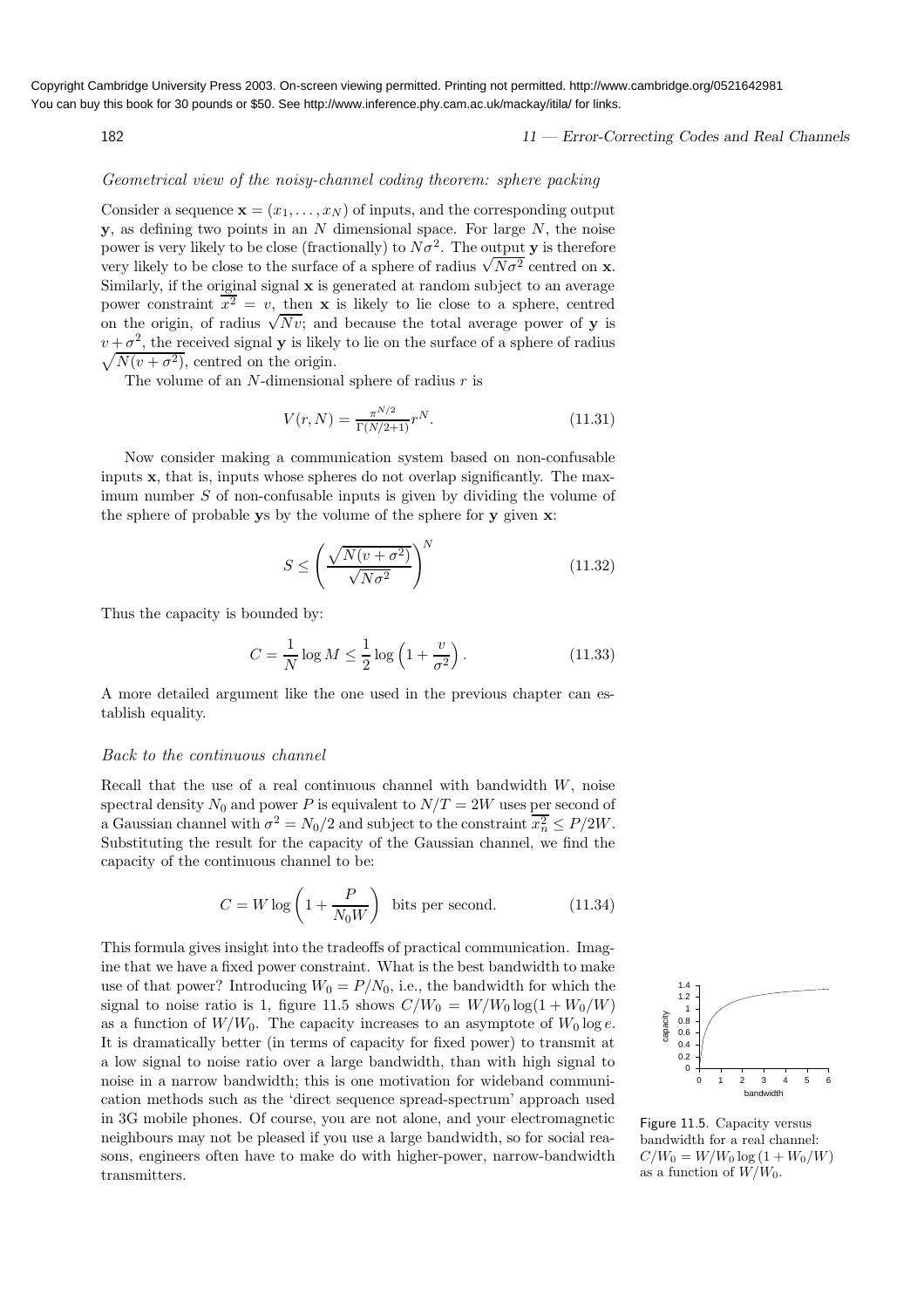11.4: What are the capabilities of practical error-correcting codes? 183

# ▶ 11.4 What are the capabilities of practical error-correcting codes?

Nearly all codes are good, but nearly all codes require exponential look-up tables for practical implementation of the encoder and decoder – exponential in the block length  $N$ . And the coding theorem required  $N$  to be large.

By a practical error-correcting code, we mean one that can be encoded and decoded in a reasonable amount of time, for example, a time that scales as a polynomial function of the block length  $N$  – preferably linearly.

# The Shannon limit is not achieved in practice

The non-constructive proof of the noisy-channel coding theorem showed that good block codes exist for any noisy channel, and indeed that nearly all block codes are good. But writing down an explicit and practical encoder and decoder that are as good as promised by Shannon is still an unsolved problem.

- Very good codes. Given a channel, a family of block codes that achieve arbitrarily small probability of error at any communication rate up to the capacity of the channel are called 'very good' codes for that channel.
- Good codes are code families that achieve arbitrarily small probability of error at non-zero communication rates up to some maximum rate that may be *less than* the capacity of the given channel.
- Bad codes are code families that cannot achieve arbitrarily small probability of error, or that can only achieve arbitrarily small probability of error by decreasing the information rate to zero. Repetition codes are an example of a bad code family. (Bad codes are not necessarily useless for practical purposes.)
- Practical codes are code families that can be encoded and decoded in time and space polynomial in the block length.

#### Most established codes are linear codes

Let us review the definition of a block code, and then add the definition of a linear block code.

- An  $(N, K)$  block code for a channel Q is a list of  $S = 2<sup>K</sup>$  codewords  ${\mathbf x}^{(1)}, {\mathbf x}^{(2)}, \ldots, {\mathbf x}^{(2^K)}$ , each of length  $N: {\mathbf x}^{(s)} \in {\mathcal A}_X^N$ . The signal to be encoded, s, which comes from an alphabet of size  $2^K$ , is encoded as  $\mathbf{x}^{(s)}$ .
- **A linear**  $(N, K)$  **block code** is a block code in which the codewords  $\{x^{(s)}\}$ make up a K-dimensional subspace of  $\mathcal{A}_X^N$ . The encoding operation can be represented by an  $N \times K$  binary matrix  $G<sup>T</sup>$  such that if the signal to be encoded, in binary notation, is  $s$  (a vector of length  $K$  bits), then the encoded signal is  $\mathbf{t} = \mathbf{G}^{\mathsf{T}}\mathbf{s}$  modulo 2.

The codewords  $\{t\}$  can be defined as the set of vectors satisfying  $Ht =$ 0 mod 2, where H is the parity-check matrix of the code.

For example the  $(7, 4)$  Hamming code of section 1.2 takes  $K = 4$  signal bits, s, and transmits them followed by three parity-check bits. The  $N = 7$ transmitted symbols are given by  $G<sup>T</sup>s \mod 2$ .

Coding theory was born with the work of Hamming, who invented a family of practical error-correcting codes, each able to correct one error in a block of length N, of which the repetition code  $R_3$  and the  $(7, 4)$  code are

$$
\mathbf{G}^{\mathsf{T}} = \begin{bmatrix} 1 & \cdots \\ \cdot & 1 & \cdots \\ \cdot & \cdots & 1 \\ \cdot & \cdots & 1 \\ 1 & 1 & 1 \\ 1 & \cdots & 1 \\ 1 & \cdots & 1 \end{bmatrix}
$$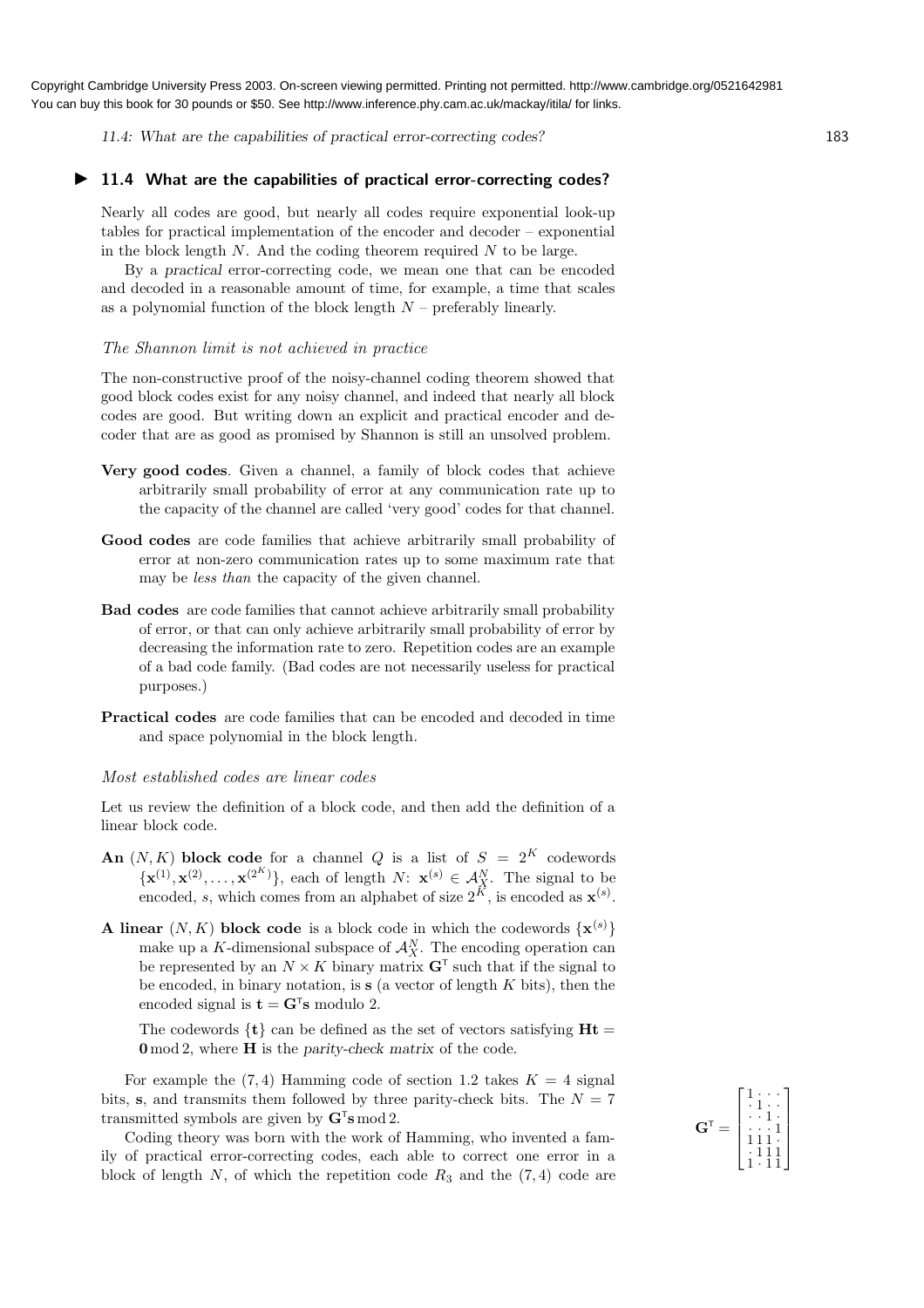184 11 — Error-Correcting Codes and Real Channels

the simplest. Since then most established codes have been generalizations of Hamming's codes: Bose–Chaudhury–Hocquenhem codes, Reed–Müller codes, Reed–Solomon codes, and Goppa codes, to name a few.

### Convolutional codes

Another family of linear codes are convolutional codes, which do not divide the source stream into blocks, but instead read and transmit bits continuously. The transmitted bits are a linear function of the past source bits. Usually the rule for generating the transmitted bits involves feeding the present source bit into a linear feedback shift register of length k, and transmitting one or more linear functions of the state of the shift register at each iteration. The resulting transmitted bit stream is the convolution of the source stream with a linear filter. The impulse response function of this filter may have finite or infinite duration, depending on the choice of feedback shift register.

We will discuss convolutional codes in Chapter 48.

## Are linear codes 'good'?

One might ask, is the reason that the Shannon limit is not achieved in practice because linear codes are inherently not as good as random codes? The answer is no, the noisy-channel coding theorem can still be proved for linear codes, at least for some channels (see Chapter 14), though the proofs, like Shannon's proof for random codes, are non-constructive.

Linear codes are easy to implement at the encoding end. Is decoding a linear code also easy? Not necessarily. The general decoding problem (find the maximum likelihood **s** in the equation  $G^{T} s + n = r$ ) is in fact NP-complete (Berlekamp et al., 1978). [NP-complete problems are computational problems that are all equally difficult and which are widely believed to require exponential computer time to solve in general.] So attention focuses on families of codes for which there is a fast decoding algorithm.

# Concatenation

One trick for building codes with practical decoders is the idea of concatenation.

An encoder–channel–decoder system  $C \to Q \to \mathcal{D}$  can be viewed as defining a super-channel  $Q'$  with a smaller probability of error, and with complex correlations among its errors. We can create an encoder  $\mathcal{C}'$  and decoder  $\mathcal{D}'$  for this super-channel  $Q'$ . The code consisting of the outer code  $\mathcal{C}'$  followed by the inner code  $\mathcal C$  is known as a concatenated code.

Some concatenated codes make use of the idea of interleaving. We read the data in blocks, the size of each block being larger than the block lengths of the constituent codes  $\mathcal C$  and  $\mathcal C'$ . After encoding the data of one block using code  $\mathcal{C}'$ , the bits are reordered within the block in such a way that nearby bits are separated from each other once the block is fed to the second code C. A simple example of an interleaver is a rectangular code or product code in which the data are arranged in a  $K_2 \times K_1$  block, and encoded horizontally using an  $(N_1, K_1)$  linear code, then vertically using a  $(N_2, K_2)$  linear code.

 $\triangleright$  Exercise 11.3.<sup>[3]</sup> Show that either of the two codes can be viewed as the inner code or the outer code.

As an example, figure 11.6 shows a product code in which we encode first with the repetition code  $R_3$  (also known as the Hamming code  $H(3, 1)$ )

$$
\mathcal{C}' \rightarrow \underbrace{\mathcal{C} \rightarrow Q \rightarrow \mathcal{D}}_{Q'} \rightarrow \mathcal{D}'
$$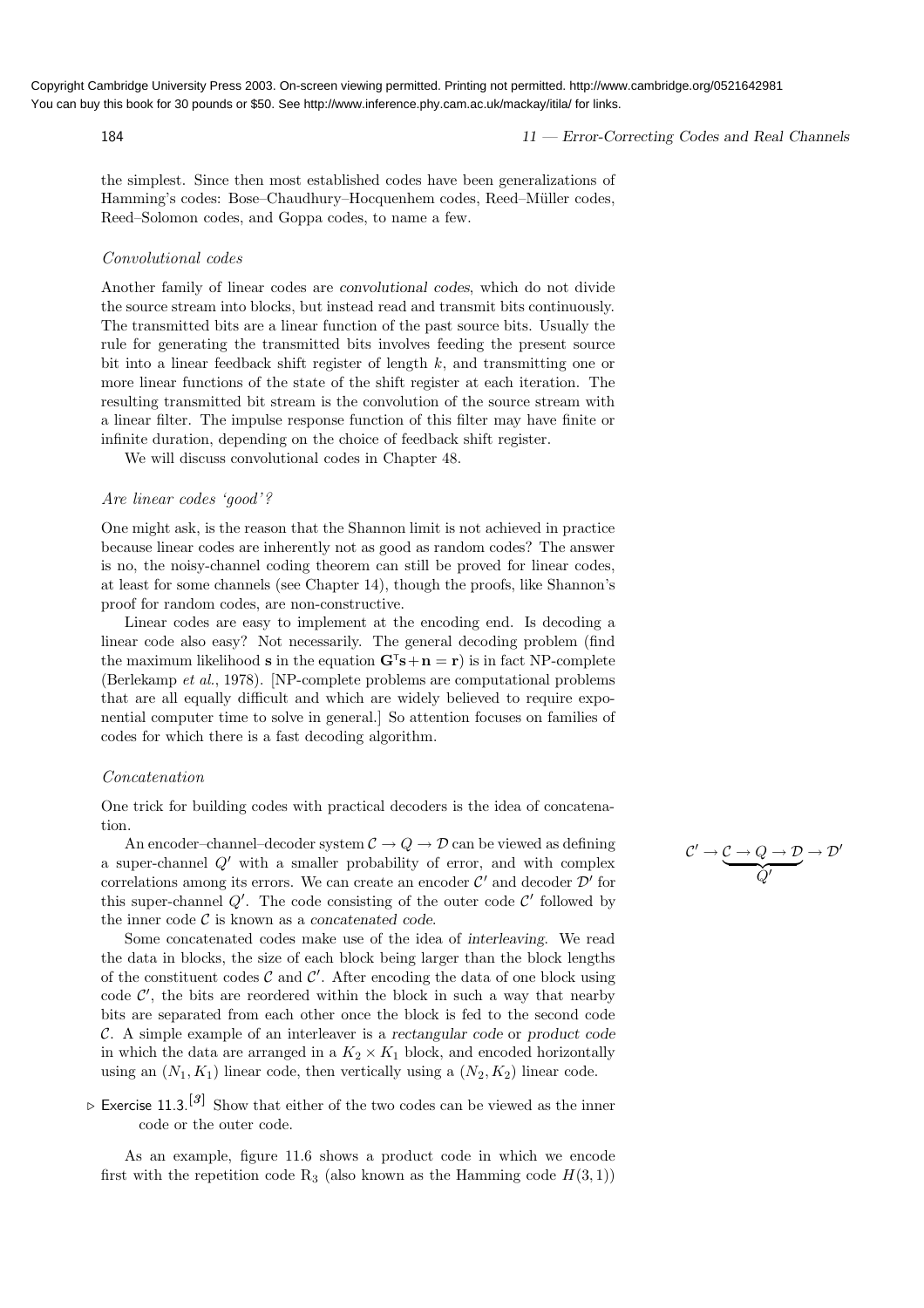11.4: What are the capabilities of practical error-correcting codes? 185



Figure 11.6. A product code. (a) A string 1011 encoded using a concatenated code consisting of two Hamming codes,  $H(3, 1)$  and  $H(7, 4)$ . (b) a noise pattern that flips 5 bits. (c) The received vector. (d) After decoding using the horizontal (3, 1) decoder, and (e) after subsequently using the vertical (7, 4) decoder. The decoded vector matches the original.

 $(d', e')$  After decoding in the other order, three errors still remain.

horizontally then with  $H(7, 4)$  vertically. The block length of the concatenated code is 27. The number of source bits per codeword is four, shown by the small rectangle.

We can decode conveniently (though not optimally) by using the individual decoders for each of the subcodes in some sequence. It makes most sense to first decode the code which has the lowest rate and hence the greatest errorcorrecting ability.

Figure 11.6( $c-e$ ) shows what happens if we receive the codeword of figure 11.6a with some errors (five bits flipped, as shown) and apply the decoder for  $H(3, 1)$  first, and then the decoder for  $H(7, 4)$ . The first decoder corrects three of the errors, but erroneously modifies the third bit in the second row where there are two bit errors. The  $(7, 4)$  decoder can then correct all three of these errors.

Figure  $11.6(d'-e')$  shows what happens if we decode the two codes in the other order. In columns one and two there are two errors, so the (7, 4) decoder introduces two extra errors. It corrects the one error in column 3. The  $(3,1)$ decoder then cleans up four of the errors, but erroneously infers the second bit.

### Interleaving

The motivation for interleaving is that by spreading out bits that are nearby in one code, we make it possible to ignore the complex correlations among the errors that are produced by the inner code. Maybe the inner code will mess up an entire codeword; but that codeword is spread out one bit at a time over several codewords of the outer code. So we can treat the errors introduced by the inner code as if they are independent.

#### Other channel models

In addition to the binary symmetric channel and the Gaussian channel, coding theorists keep more complex channels in mind also.

Burst-error channels are important models in practice. Reed–Solomon codes use Galois fields (see Appendix C.1) with large numbers of elements  $(e.g. 2<sup>16</sup>)$  as their input alphabets, and thereby automatically achieve a degree of burst-error tolerance in that even if 17 successive bits are corrupted, only 2 successive symbols in the Galois field representation are corrupted. Concatenation and interleaving can give further protection against burst errors. The concatenated Reed–Solomon codes used on digital compact discs are able to correct bursts of errors of length 4000 bits.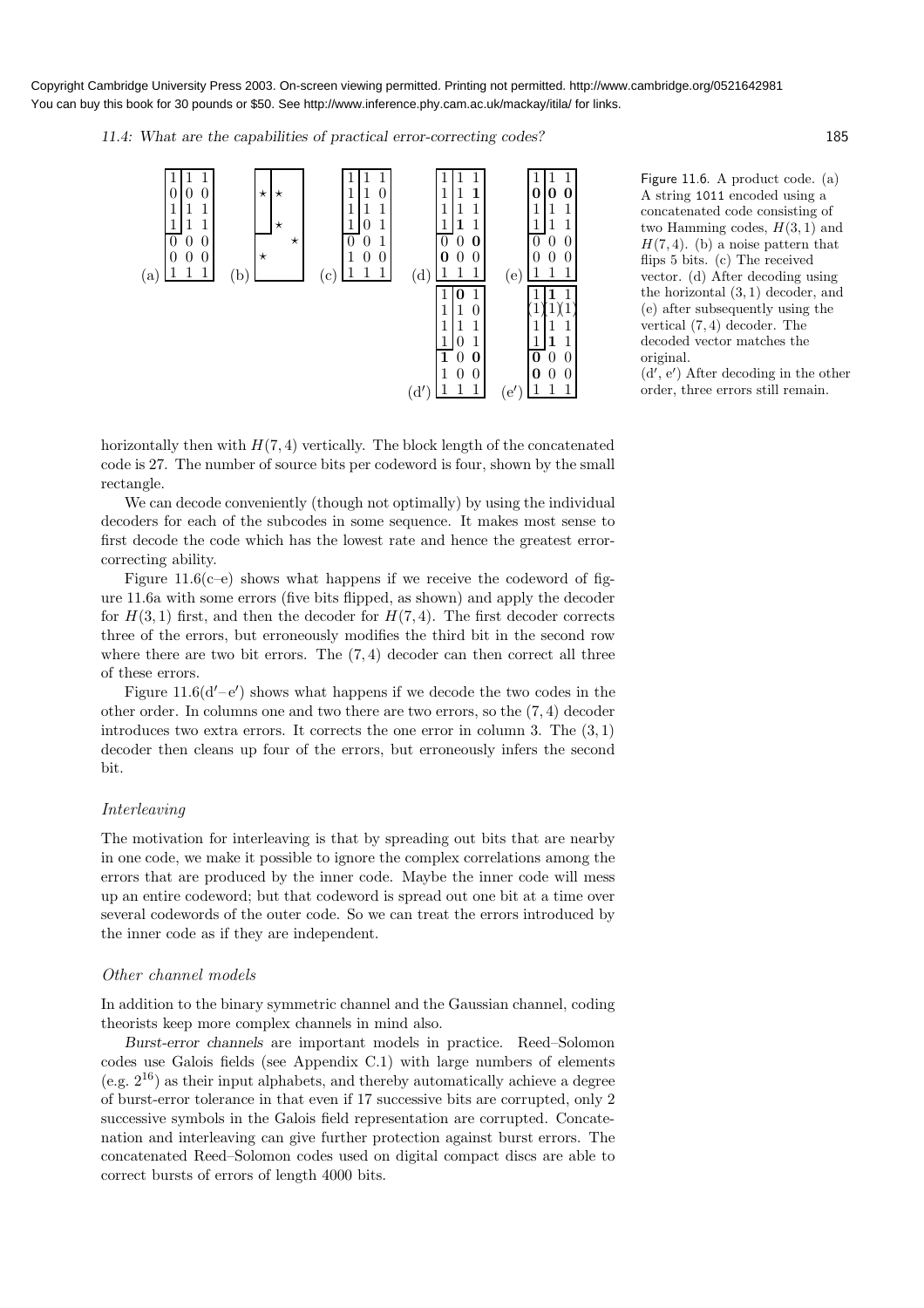186 11 — Error-Correcting Codes and Real Channels

 $\triangleright$  Exercise 11.4.<sup>[2, p.189]</sup> The technique of interleaving, which allows bursts of errors to be treated as independent, is widely used, but is theoretically a poor way to protect data against burst errors, in terms of the amount of redundancy required. Explain why interleaving is a poor method, using the following burst-error channel as an example. Time is divided into chunks of length  $N = 100$  clock cycles; during each chunk, there is a burst with probability  $b = 0.2$ ; during a burst, the channel is a binary symmetric channel with  $f = 0.5$ . If there is no burst, the channel is an error-free binary channel. Compute the capacity of this channel and compare it with the maximum communication rate that could conceivably be achieved if one used interleaving and treated the errors as independent.

Fading channels are real channels like Gaussian channels except that the received power is assumed to vary with time. A moving mobile phone is an important example. The incoming radio signal is reflected off nearby objects so that there are interference patterns and the intensity of the signal received by the phone varies with its location. The received power can easily vary by 10 decibels (a factor of ten) as the phone's antenna moves through a distance similar to the wavelength of the radio signal (a few centimetres).

▶ 11.5 The state of the art

What are the best known codes for communicating over Gaussian channels? All the practical codes are linear codes, and are either based on convolutional codes or block codes.

#### Convolutional codes, and codes based on them

- Textbook convolutional codes. The 'de facto standard' error-correcting code for satellite communications is a convolutional code with constraint length 7. Convolutional codes are discussed in Chapter 48.
- Concatenated convolutional codes. The above convolutional code can be used as the inner code of a concatenated code whose outer code is a Reed– Solomon code with eight-bit symbols. This code was used in deep space communication systems such as the Voyager spacecraft. For further reading about Reed–Solomon codes, see Lin and Costello (1983).
- The code for Galileo. A code using the same format but using a longer constraint length – 15 – for its convolutional code and a larger Reed– Solomon code was developed by the Jet Propulsion Laboratory (Swanson, 1988). The details of this code are unpublished outside JPL, and the decoding is only possible using a room full of special-purpose hardware. In 1992, this was the best known code of rate  $\frac{1}{4}$ .
- Turbo codes. In 1993, Berrou, Glavieux and Thitimajshima reported work on turbo codes. The encoder of a turbo code is based on the encoders of two convolutional codes. The source bits are fed into each encoder, the order of the source bits being permuted in a random way, and the resulting parity bits from each constituent code are transmitted.

The decoding algorithm involves iteratively decoding each constituent code using its standard decoding algorithm, then using the output of the decoder as the input to the other decoder. This decoding algorithm



Figure 11.7. The encoder of a turbo code. Each box  $C_1, C_2$ , contains a convolutional code. The source bits are reordered using a permutation  $\pi$  before they are fed to  $C_2$ . The transmitted codeword is obtained by concatenating or interleaving the outputs of the two convolutional codes. The random permutation is chosen when the code is designed, and fixed thereafter.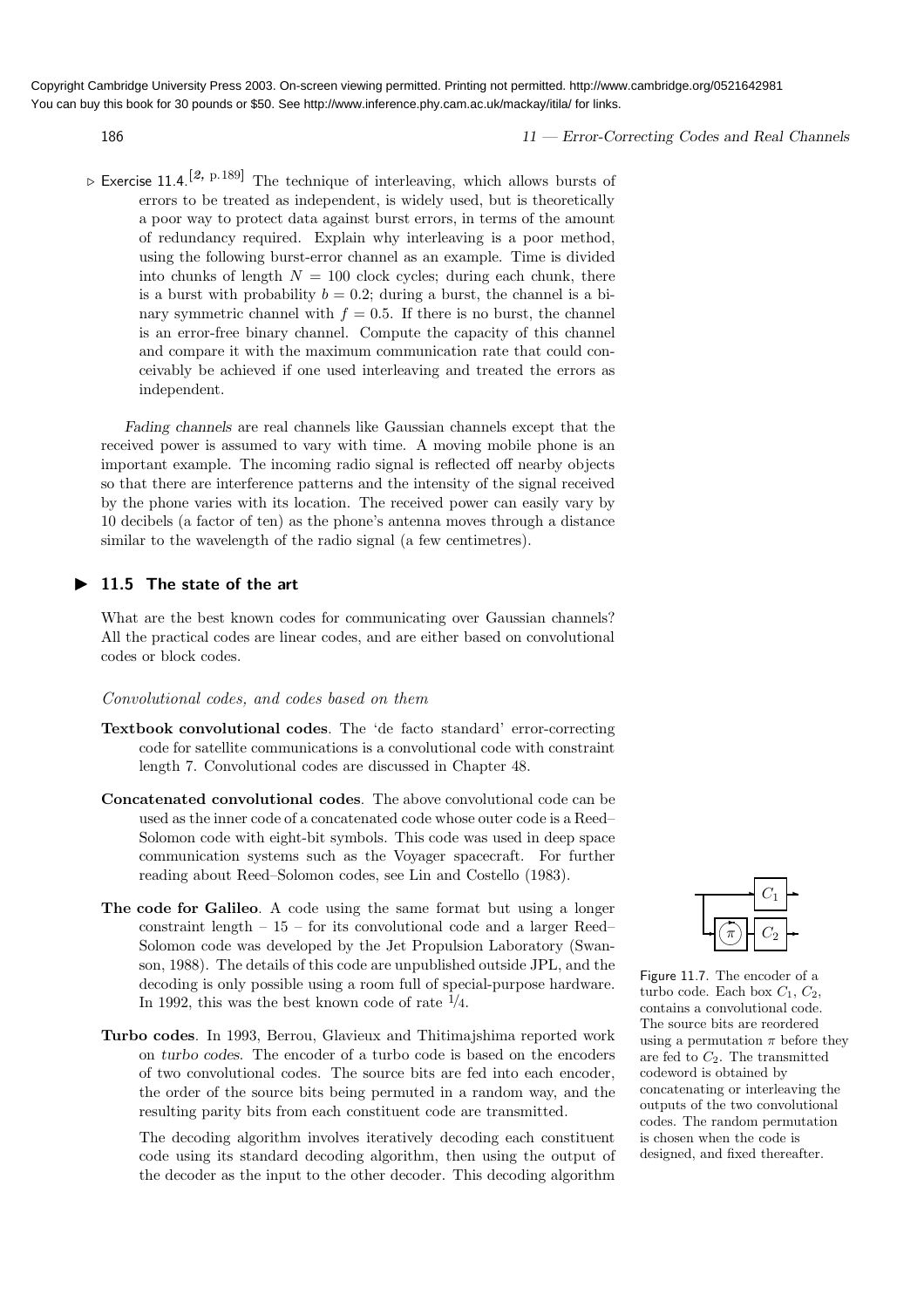## 11.6: Summary 187

is an instance of a message-passing algorithm called the sum–product algorithm.

Turbo codes are discussed in Chapter 48, and message passing in Chapters 16, 17, 25, and 26.

# Block codes

Gallager's low-density parity-check codes. The best block codes known for Gaussian channels were invented by Gallager in 1962 but were promptly forgotten by most of the coding theory community. They were rediscovered in 1995 and shown to have outstanding theoretical and practical properties. Like turbo codes, they are decoded by message-passing algorithms.

We will discuss these beautifully simple codes in Chapter 47.

The performances of the above codes are compared for Gaussian channels in figure 47.17, p.570.

# $\blacktriangleright$  11.6 Summary

- Random codes are good, but they require exponential resources to encode and decode them.
- Non-random codes tend for the most part not to be as good as random codes. For a non-random code, encoding may be easy, but even for simply-defined linear codes, the decoding problem remains very difficult.
- The best practical codes (a) employ very large block sizes; (b) are based on semi-random code constructions; and (c) make use of probabilitybased decoding algorithms.

# ▶ 11.7 Nonlinear codes

Most practically used codes are linear, but not all. Digital soundtracks are encoded onto cinema film as a binary pattern. The likely errors affecting the film involve dirt and scratches, which produce large numbers of 1s and 0s respectively. We want none of the codewords to look like all-1s or all-0s, so that it will be easy to detect errors caused by dirt and scratches. One of the  $\alpha$  codes used in digital cinema sound systems is a nonlinear  $(8, 6)$  code consisting of 64 of the  $\binom{8}{4}$  binary patterns of weight 4.

▶ 11.8 Errors other than noise

Another source of uncertainty for the receiver is uncertainty about the timing of the transmitted signal  $x(t)$ . In ordinary coding theory and information theory, the transmitter's time  $t$  and the receiver's time  $u$  are assumed to be perfectly synchronized. But if the receiver receives a signal  $y(u)$ , where the receiver's time, u, is an imperfectly known function  $u(t)$ of the transmitter's time  $t$ , then the capacity of this channel for communication is reduced. The theory of such channels is incomplete, compared with the synchronized channels we have discussed thus far. Not even the *ca*pacity of channels with synchronization errors is known (Levenshtein, 1966; Ferreira *et al.*, 1997); codes for reliable communication over channels with synchronization errors remain an active research area (Davey and MacKay, 2001).



Figure 11.8. A low-density parity-check matrix and the corresponding graph of a rate- $\frac{1}{4}$ low-density parity-check code with blocklength  $N = 16$ , and  $M = 12$  constraints. Each white circle represents a transmitted bit. Each bit participates in  $j = 3$ constraints, represented by  $\Box$ squares. Each constraint forces the sum of the  $k = 4$  bits to which it is connected to be even. This code is a (16, 4) code. Outstanding performance is obtained when the block length is increased to  $N \simeq 10000$ .